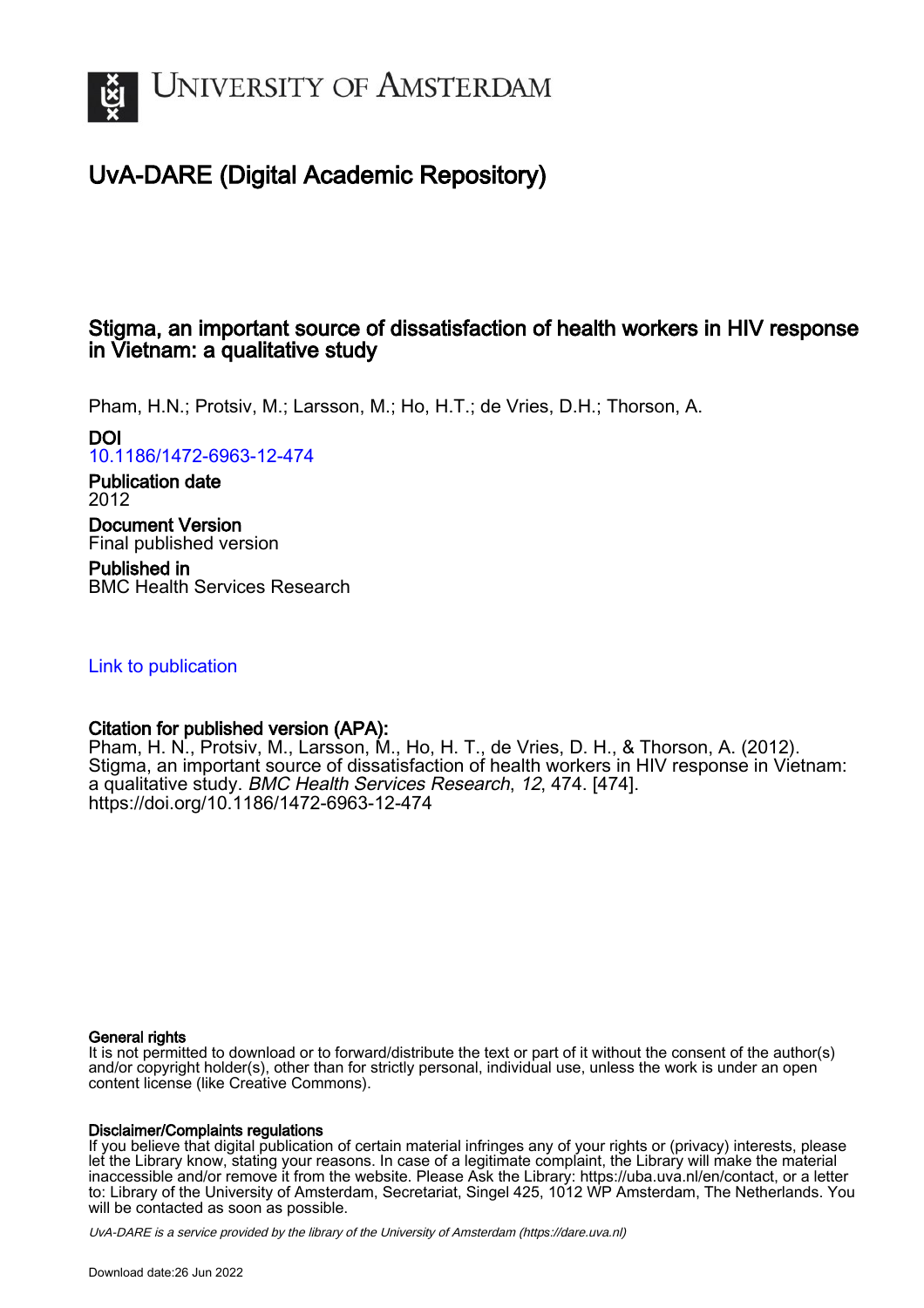



# Stigma, an important source of dissatisfaction of health workers in HIV response in Vietnam: a qualitative study

Ha Nguyen Pham<sup>1,2\*</sup>, Myroslava Protsiv<sup>1†</sup>, Mattias Larsson<sup>1,3†</sup>, Hien Thi Ho<sup>4</sup>, Daniel H de Vries<sup>5†</sup> and Anna Thorson $1^{\dagger}$ 

# Abstract

**Background:** Like in many other low- and middle-income countries, the recent development of an HIV epidemic in Vietnam has led to a growing need for prevention, treatment, care, and support services for people living with HIV (PLHIV). This puts greater demands on the national HIV services, primarily on health workers, which increases the importance of their job satisfaction and working conditions. This study describes health worker perceptions and explores the factors that influence job satisfaction and dissatisfaction of health personnel working on the HIV response in Vietnam. Spector's job satisfaction model was used as the theoretical framework for the study design and analysis.

Methods: The study employed a qualitative design with 7 focus group discussions and 15 semi-structured interviews with health workers, purposively selected from national and provincial organizations responsible for HIV services in 5 cities and provinces in Vietnam. Data were analyzed using a hybrid approach of theory-driven and data-driven coding and theme development using qualitative analysis software.

Results: HIV services are perceived by Vietnamese health workers as having both positive and negative aspects. Factors related to job satisfaction included training opportunities, social recognition, and meaningful tasks. Factors related to job dissatisfaction included unsatisfactory compensation, lack of positive feedback and support from supervisors, work-related stress from a heavy workload, fear of infection, and HIV-related stigma because of association with PLHIV. An adjusted Spector's model of job satisfaction for HIV service health workers was developed from these results.

**Conclusion:** This study confirmed the relationship between stigmatization of PLHIV and stigma experienced by staff because of association with PLHIV from families, colleagues, and society. The experiencing stigma results in additional work-related stress, low self-esteem, poor views of their profession, and lower income. The study shows the importance of actions to improve staff job satisfaction such as pay raises, supportive supervision, stress management, stigma reduction and workplace safety. Immediate actions could be the provision of more information; education and communication in mass media to improve the public image of HIV services, as well as improvement of workplace safety, therefore making health workers feel that their work is valued and safe.

Karolinska Institutet, Stockholm, Sweden

<sup>2</sup>Hanoi Medical University, Hanoi, Vietnam

Full list of author information is available at the end of the article



© 2012 Pham et al.; licensee BioMed Central Ltd. This is an Open Access article distributed under the terms of the Creative Commons Attribution License [\(http://creativecommons.org/licenses/by/2.0\)](http://creativecommons.org/licenses/by/2.0), which permits unrestricted use, distribution, and reproduction in any medium, provided the original work is properly cited.

<sup>\*</sup> Correspondence: [phamnguyenha05@yahoo.com](mailto:phamnguyenha05@yahoo.com) †

Equal contributors

<sup>&</sup>lt;sup>1</sup>Department of Public Health Sciences, Division of Global Health (IHCAR),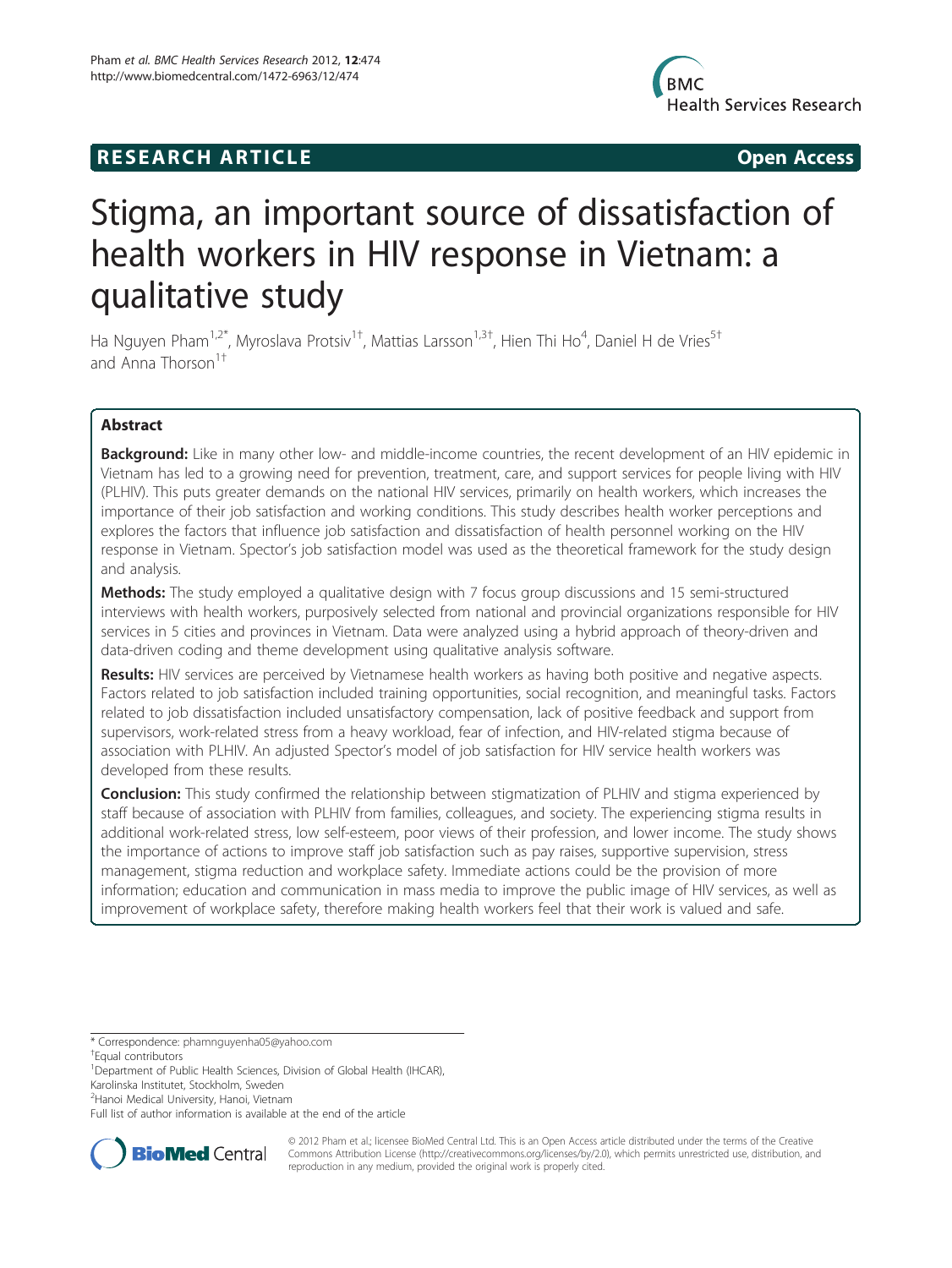# Background

In recent years the perception of health workers has changed from one of almost being completely neglected to recognition as a crucial part of health systems [\[1](#page-12-0)]. The health workforce needs to be viewed not as a resource, but rather as a partner in delivering health services. It is thus very important to move one step further by understanding how health workers experience their work in relation to the HIV epidemic [[2\]](#page-12-0). The increasing prevalence of HIV infection every year has led to increased demand for services for people living with HIV (PLHIV) that in turn increases the burden on the health system and the workloads of health workers in HIV service organizations. Response to the HIV epidemic is currently one of the first priorities in public health. Shortages of human resources have been cited as the major barrier for increasing HIV services in lowand middle-income countries [\[3](#page-12-0)-[5\]](#page-12-0). The World Health Organization (WHO) has suggested that countries should improve the recruitment process, make the most of their existing workforces, and manage the migration of healthcare personnel to other countries. Therefore, appropriate remuneration, financial and non-financial incentives, promotion of lifelong learning, and creating an enabling work environment are needed [\[1](#page-12-0)]. Given the pivotal role that health workers play to achieve good service, it is important to understand what motivates them and the extent to which they are satisfied by the organizations for which they work.

Job satisfaction describes how people feel about their jobs—whether they like or dislike their jobs [[6\]](#page-12-0). Job dissatisfaction has been cited as the primary reason for high turnover [\[6,7\]](#page-12-0) and absenteeism [[6](#page-12-0),[8](#page-12-0)], which in turn poses a threat to organizations' capacities to provide quality service and meet the needs of customers [[9\]](#page-12-0). Studies have shown that dissatisfied employees are more likely to quit their jobs or be absent than satisfied employees [[7](#page-12-0),[10](#page-12-0)]. Therefore, increasing job satisfaction and organizational commitment are potentially good strategies for reducing absenteeism and turnover intentions [[10\]](#page-12-0). However, job satisfaction is not the same as motivation, although they might be clearly linked. In the work context, motivation can be defined as an individual's degree of willingness to exert and maintain an effort towards organizational goals [[11](#page-12-0)]. Motivation can be divided into two types: intrinsic and extrinsic motivation. Intrinsic motivation exists within the individual and refers to motivation that is driven by an interest or enjoyment in the task itself [[12,13\]](#page-12-0). Extrinsic motivation refers to the performance of an activity to attain an outcome [[12,13\]](#page-12-0). A study by Goetz et al. showed that intrinsic motivators have the most positive impact on job satisfaction of dentists in Germany [[14](#page-13-0)], while Sicsic et al. wanted to send a cautionary message on the potential negative effects of increasing extrinsic motivation among French general practitioners through their pay-for-performance policy [\[13](#page-12-0)]. There are several theories on job satisfaction. Hackman and Oldham argued that five core job characteristics (skill variety, task identity, task significance, autonomy, and feedback) affect three psychological states (experienced meaningfulness, responsibility for outcomes, and knowledge of actual results) that, in turn, influence job performance, job satisfaction, motivation, and turnover [\[6](#page-12-0)[,15](#page-13-0)]. Herzberg pointed out that certain factors cause job satisfaction, while a separate set of factors cause dissatisfaction [[14,16\]](#page-13-0). Spector's job satisfaction survey assesses job satisfaction through nine job facets: pay, promotion, supervision, fringe benefits, contingent rewards, operating procedures, co-workers, nature of work, and communication [\[6](#page-12-0)].

Vietnam, with a population of approximately 86 million [[17\]](#page-13-0), has a concentrated HIV epidemic, with the highest prevalence among people who use drugs (13%), female sex workers (3%), and men who have sex with men (17%) [[18\]](#page-13-0). The adult HIV prevalence (ages 15–49) was 0.45% in 2011 [\[19](#page-13-0)]. The first HIV case was reported in 1990 and it is estimated that there will be up to around 263,000 PLHIV by 2015 [\[18](#page-13-0)]. The need for HIV prevention, care, and treatment is high, but insufficient quantity and limited quality of health staff, together with poor incentives and rapid turnover among staff in HIV service organizations, have been cited as the main problems in Vietnam [\[18\]](#page-13-0). As an attempt to identify measures to enhance the work performance and retention of the health workforce, this study addresses two research questions: (1) how health workers perceive their work on HIV response in Vietnam; and (2) what factors influence their job satisfaction and dissatisfaction. Spector's job satisfaction model was used as a theoretical framework in study design and analyses while other theories of jobs satisfaction, specifically which of Maslow and Herzberg, were also used for comparing and discussing the study's main findings.

# Methods

# Study design

This study employed a qualitative design with focus group discussions and semi-structured interviews. The study used a hybrid approach of theory-driven and data-driven coding and theme development for data analysis [\[20-22\]](#page-13-0).

# Settings

This study was conducted in five cities and provinces in Vietnam, namely Hanoi, Quang Ninh, Khanh Hoa, Ho Chi Minh City, and Can Tho, which represent the northern, central, and southern parts of the country. These areas have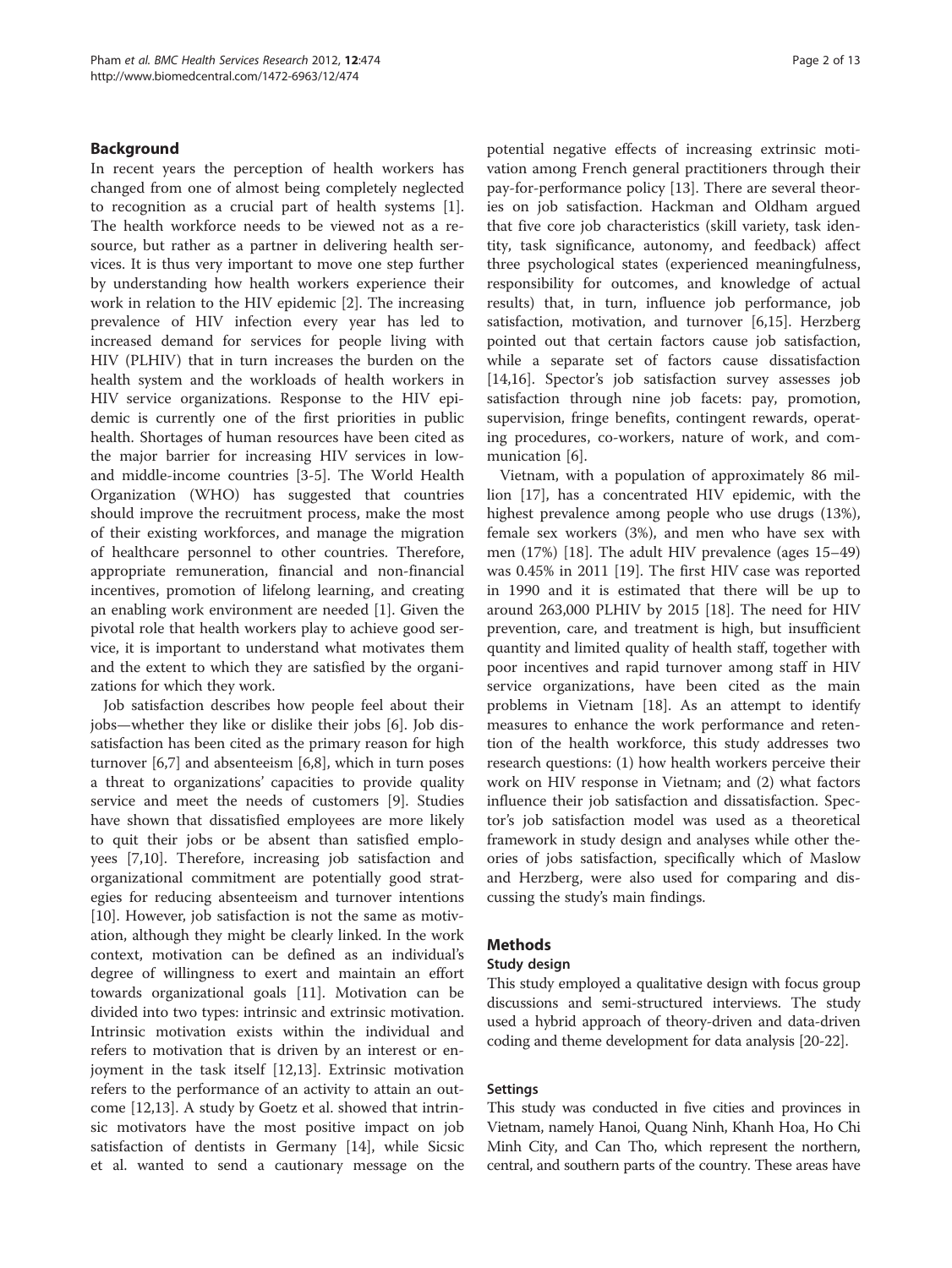a relatively high HIV prevalence and large numbers of donor-funded projects.

# Study participants

Participants were purposively selected from national and provincial HIV service organizations. The participants constituted a diverse group of middle and senior managers including medical professionals, social workers, and representatives of civil organizations.

# Data collection

Seven focus group discussions (FGD) with 80 participants and 15 individual semi-structured interviews were conducted throughout 2009. Guides for group discussions and interviews were developed based on the Human Resources for Health Action Framework jointly formulated by the Global Health Workforce Alliance, USAID, and the WHO [\[23\]](#page-13-0). The guides included topics to be covered and a set of suggested questions on human resource management systems, policy, partnerships, leadership, finance, and education. The group discussions included participants from the same level of management. Each discussion lasted for 2.5 hours. The group discussions focused on issues such as factors influencing the work environment and conditions (employee relations, workplace safety, salaries, allowances, and incentives), major sources of job satisfaction and dissatisfaction, training, and career development. Individual interviews were arranged for higher-ranking managers who were not available for group discussions, or whose participation might have prevented other participants (i.e., their subordinates) from talking freely about sensitive issues. Each interview lasted 1 hour. Interviewees were asked about their opinions and thoughts on policies that affect human resource management, performance appraisal and supervision, and leadership development. Two professional facilitators and two secretaries were engaged in data collection. The group discussions and interviews were recorded, and written notes were taken by secretaries. After each discussion and interview, the secretaries and facilitators listened to the tapes and expanded and/or corrected the notes. Then the tapes were transcribed, translated into English, and imported into NVivo 8 software (QSR International Pty Ltd, Victoria, Australia) which was used to perform the data analysis.

# Data analysis

The study used a hybrid approach of theory-driven and data-driven coding and theme development for data analysis [\[20](#page-13-0)-[22](#page-13-0)] with a previously established list of theoretical categories derived from Spector's Job Satisfaction Survey (JSS) [[6\]](#page-12-0). According to Boyatzis, in theory-driven code development, the researcher begins with a theory

of what occurs and then formulates the signals, indicators, or evidence that would support this theory. The elements of the code are derived from the hypotheses or elements of the theory [\[20\]](#page-13-0). Data-driven codes are constructed inductively from the raw information. They appear with the words and syntax of the raw information [[20\]](#page-13-0). Fereday and Muir-Cochrane used this approach in their study and described it as a hybrid approach of inductive and deductive coding and theme development [[21\]](#page-13-0). Similarly, Atkins et al. analyzed data initially using qualitative content analysis, and then organized the resulting categories under the constructs of the Normalization Process Model [[22](#page-13-0)]. In the present study, the process of data coding and analysis was conducted in several steps. Initially, the transcripts were read several times to achieve familiarity with the content. Next, the meaningful units were detected in the text, labeled, and coded. The unit of analysis was a complete expressed idea or thought, which normally consisted of one or several sentences. Similar codes were constantly compared with each other in the process and some codes were revised. Moreover, we constantly returned to the context of the separate references to ensure that the codes were compatible with the raw data (in Vietnamese). Next, the codes were grouped under sub-categories, which were compared and agreed upon among the authors. Using the JSS as a framework, the sub-categories were organized into nine categories that corresponded to the nine factors previously listed. Themes were developed through more abstract analysis as described by Boyatzis [[20\]](#page-13-0) and Graneheim and Lundman [[24](#page-13-0)]. This hybrid approach provided us with an existing theoretical framework that helped us organize the data and simultaneously allowed us to apply a data-driven coding process to catch important context-related factors that could not be accounted for in the original theory. Credibility was established thorough inter-coder checking, which required the first author to compare the coding in Vietnamese with that of the second author who later coded the data in English. The preliminary results were also checked in a similar fashion. The collaboration of researchers with different backgrounds ensured a triangulation of the researchers' perspectives, to a certain extent.

# Ethical consideration

In 2009, the Vietnam Administration of HIV/AIDS Control (VAAC) gave permission to IntraHealth International to carry out the Capacity Project Assessment of Human Resources Needs for Management and Coordination of HIV Prevention, Treatment, Care and Support Programs in Vietnam. The project was conducted according to the Vietnamese rules and regulations on research and studies, which included a review of all aspects (e.g., operational or ethical) by the VAAC and IntraHealth International.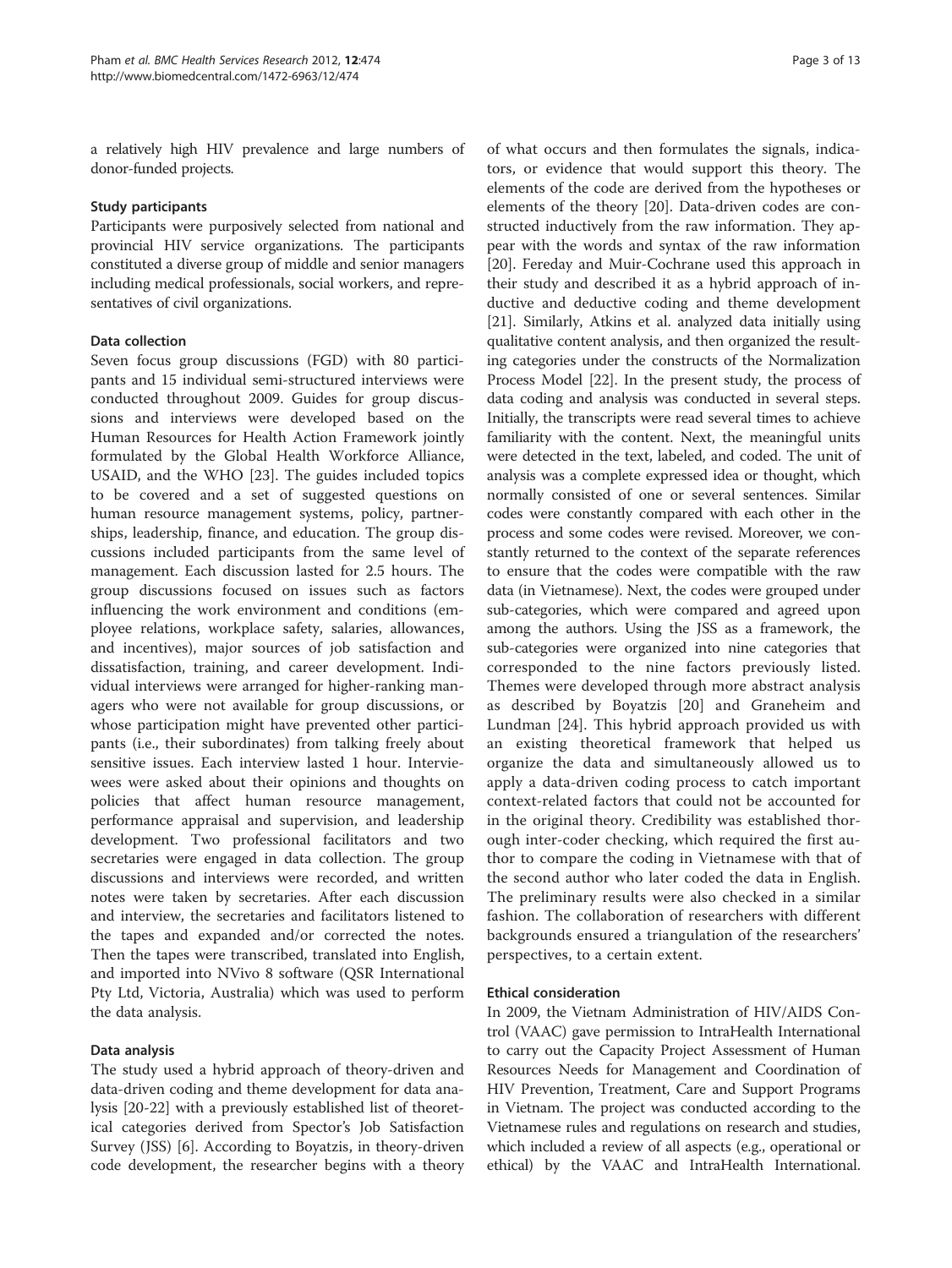Participants provided informed consent via oral agreement before the interviews and group discussions. Note-takers did not record the names of the participants and the findings of the interviews and discussions were not shared outside the research team.

# Results

In the process of analysis, we grouped different aspects of the job as described by participants into categories corresponding to the facets of job satisfaction, the categories together constituting an overall assessment of staff's job satisfaction. Because the analysis did not exclude other important factors that could be found in the data, we added new categories originally not included in Spector's JSS. Work on HIV services is perceived by health workers as having both satisfactory and unsatisfactory aspects. Factors causing job satisfaction included training opportunities, social recognition, and doing meaningful tasks. Factors causing job dissatisfaction

included unsatisfactory compensation, lack of positive feedbacks and supports from supervisors, work-related stress, fear of infection, and stigmatization of the profession because of association with PLHIV. Table 1 list these categories and factors and identifies them according to the positive or negative connection that the participants made to the overall feeling of job satisfaction.

# Factors causing dissatisfaction

# Unsatisfactory compensation

Pay and monetary benefit was one of the factors most frequently mentioned in the interviews and group discussions affecting job satisfaction. This theme reflects the feeling shared by the participants of being poorly compensated in terms of salaries, incentives, and benefits. While the compensation discussion is a natural part of the pay and fringe benefits category, the less expected phenomenon is the participants' emphasis that work hazards (exposure to HIV and other infections) should

Table 1 Categories and factors causing job satisfaction and dissatisfaction

| <b>Categories</b>    | Factors causing job satisfaction $(+)$ and dissatisfaction $(-)$                    |  |
|----------------------|-------------------------------------------------------------------------------------|--|
| Pay                  | (-) Unsatisfactory salaries                                                         |  |
|                      | (-) Limited opportunities for additional income generation                          |  |
|                      | (-) Difference in pay between payroll and project staff                             |  |
| Promotion            | (+) Recognition leading to promotion                                                |  |
|                      | (-) Job insecurity in project staff                                                 |  |
| Supervision          | (-) Inadequate supervision measures                                                 |  |
|                      | (-) Lack of understanding of supervisory tools                                      |  |
|                      | (-) Lack of positive feedback from supervisors                                      |  |
|                      | (-) Rewards tied to annual appraisal: weak, poorly implemented                      |  |
| Fringe benefits      | (+) Adequate number of training opportunities                                       |  |
|                      | (-) Uneven distribution of training opportunities                                   |  |
|                      | (-) Uneven distribution of benefits                                                 |  |
|                      | (-) Disincentives                                                                   |  |
| Contingent rewards   | (+) Recognition in society                                                          |  |
|                      | (+) Intrinsic motivation                                                            |  |
|                      | (+) Meaningful tasks                                                                |  |
| Operating procedures | (-) Personnel policies: excluding some categories of staff, not enough transparency |  |
| Nature of work       | (+) Many job opportunities                                                          |  |
|                      | (-) Uneven distribution of job opportunities                                        |  |
|                      | (-) Increasing workload                                                             |  |
|                      | (-) Risk of being infected through contact with PLHIV                               |  |
|                      | (-) Work-related stress                                                             |  |
| Communication        | (-) Outdated, inefficient ways of communication                                     |  |
|                      | (-) Low capacity in IT for communication                                            |  |
| Stigma               | (-) Attitudes towards key populations at risk in society                            |  |
|                      | (-) Stigmatization of PLHIV                                                         |  |
|                      | (-) Stigmatization of profession because of association with PLHIV                  |  |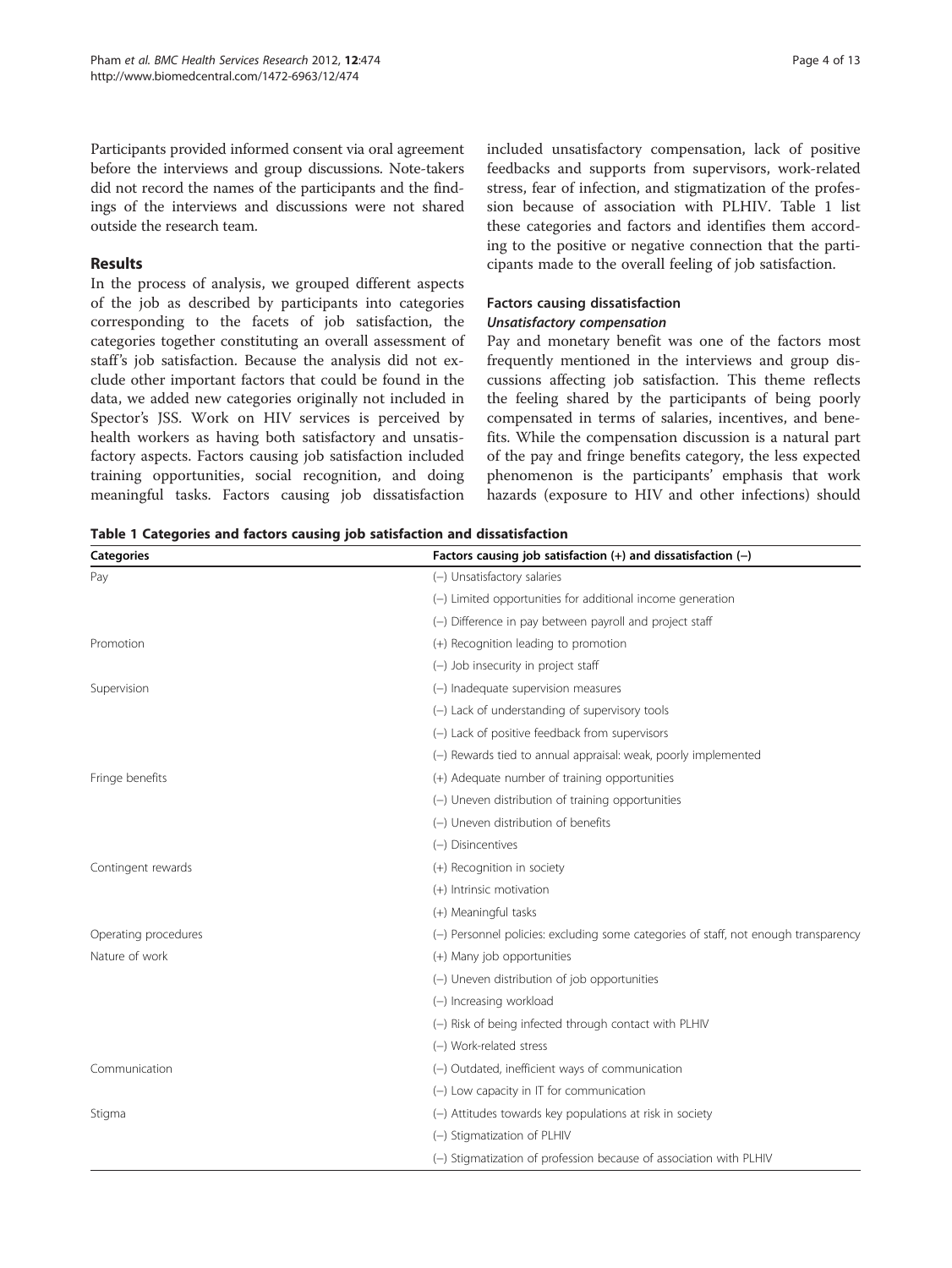result in additional remuneration. Dissatisfaction with compensation affects employees' overall attitudes about their jobs. Participants reported that their current level of pay was low and, therefore, did not meet their needs to support themselves and their families.

People left because salaries were not enough to live on. I can still sit here because I can rely on my husband; otherwise, my own salary would not be enough to buy medicine [if I get sick]. (National agency FGD participant)

Current salaries for health workers are perceived as insufficient to satisfy basic needs. Therefore, staff are forced to look for alternative sources of income. Many of the participants are entitled to various allowances when attending conferences, seminars, workshops; working on outreach activities, or short-term consultancies, especially for the international donor–funded projects. The additional income-generating opportunities common among other health workers, such as those at private practices, are not available to HIV service health workers because of the poverty of patients with HIVrelated illness and the aforementioned stigma. Furthermore, non-HIV-infected patients are reluctant to see doctors who work with these infected patients.

Doctors have difficulties to work in private clinics. For example, patients do not want to come to see them for ear-nose-and-throat treatment. HIV is stigmatized, so normal people do not come for medical check-ups and treatment with these doctors. (Southern Province FGD participant)

# Uneven distribution of fringe benefits

Because of the low salaries, fringe benefits are an essential part of employees' income that supplements their payroll earnings. Receiving lower or no benefits is considered a major cause for dissatisfaction among staff. Nevertheless, the distribution of the benefits is unequal among staff categories. Some professions, not necessarily the ones with the highest wages, receive small or no benefits at all. The distribution is uneven between different health facilities.

Allowances for workers at communes and villages are around VND120,000, which is just enough to fill up the gasoline tank really; thus, it is hard to require them to concentrate only on their works. I myself feel so sad thinking about this. There is no insurance system for them, as they are not full-time but social workers. The staff working for provinces or districts in contrast have official payroll positions. (Southern Province FGD participant)

A participant commented on treatment versus prevention:

Health workers working with HIV-positive patients in hospitals receive allowance of 40% [sectoral hazardous allowance], low but something, while preventive health workers receive nothing. Preventive care is declared the priority of health care, but for preventive care remuneration is considered as a minor problem (laughed). (Southern Province FGD participant)

# Disincentives

Disincentives are practices that some managers or leaders perform with negative consequences to payment or benefits of the staff and which have a discouraging effect on staff morale. Here we have two different examples of disincentives as lowering staff's salary:

Some donor projects can provide high salaries but the Vietnamese managers decide the lower levels saying that [it is needed] to keep the levels close to government salaries and that such high levels are not sustainable when projects phase out. The projects suggest 4 million but we just agree with 2 million. Some people said their salaries are even lower than that of the government because the Vietnamese managers lower them. (Southern Province FGD participant)

I see that some projects do not pay at all. One example is our project; there was no remuneration while they should pay us at least some kind of allowances for our working time for the project. (Southern Province FGD participant)

The practice of benefits sharing can be observed in some workplaces. This involves dividing the allowance that some part of staff receives among the total number of workers. The reason behind this action is managers' understanding of fairness and equality.

The regulation on hazardous allowance is that health workers who work directly with patients with HIVrelated illness receive an additional 40% salary allowance. This is a good incentive. However, this allowance is not applied to all staff, and if I am the doctor who cares for patients, when I am on duty or annual leave, someone else will take care of the patients. As allowance is given to a certain number of staff, the department has to make adjustments. For example, the department has allowances for 4 doctors and 2 nurses out of 10 staff, so the department has to redistribute allowances to all in a harmonious way. (National agency FGD participant)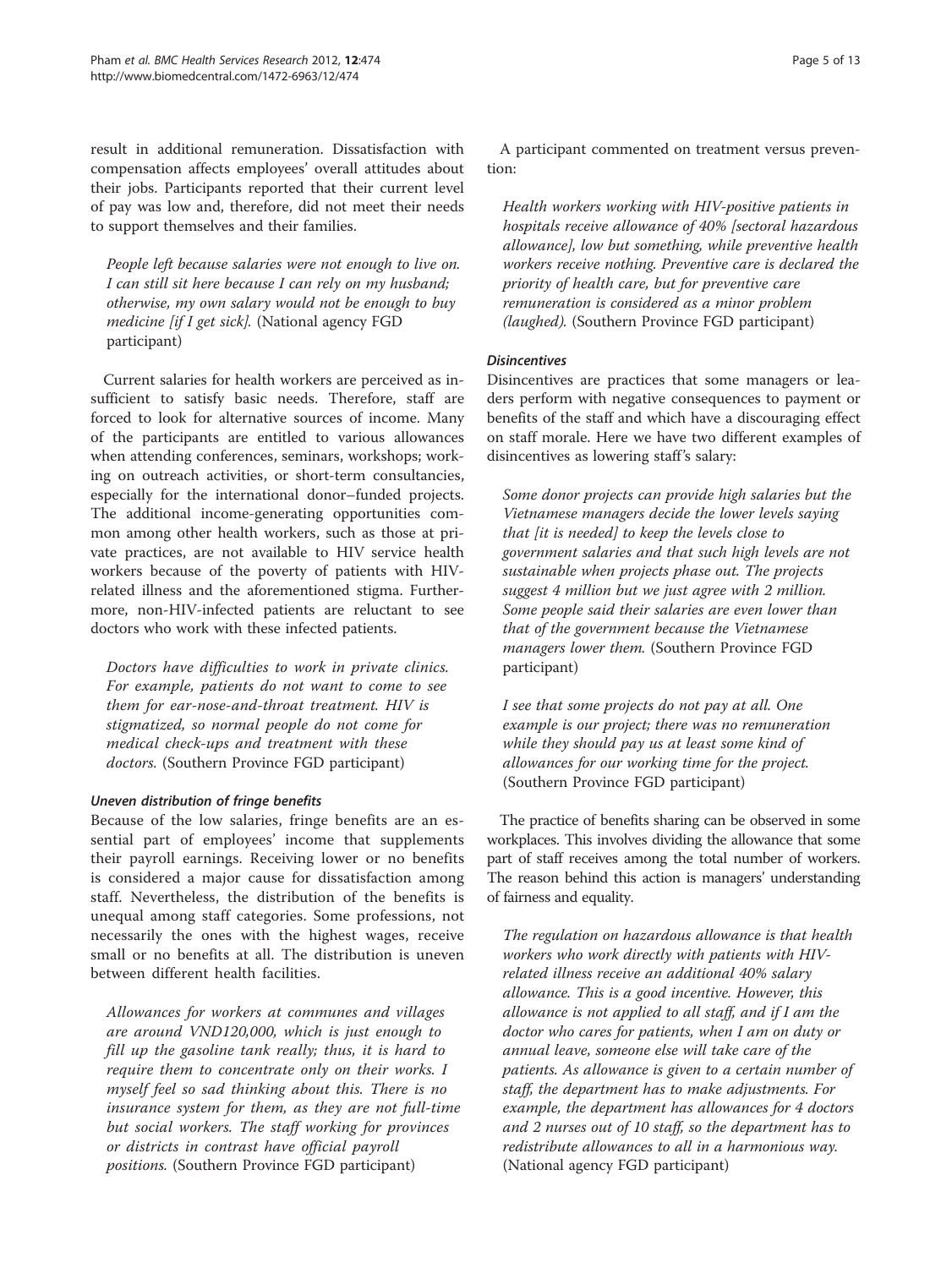Both practices are possible because of a lack of policy enforcements to protect workers against managers abusing their power in terms of redistribution of budgets intended for staff compensation. The practices are perceived as discouraging and harmful to the staff.

# Weak supervision

This theme reflects the perception that there is a lack of supervision for the employees, which affects their feelings about their jobs. The current supervisory practice focuses on task accomplishment or failure. Therefore, achievements remain underappreciated and unrecognized, which can be frustrating for the staff. From the interviews and focus groups, we conclude that the feedback mechanism between the managers and subordinates is rather weak.

The important thing is to train people who conduct supervision. I have been trained so the work is somehow less difficult for me, but my staff have limited supervision skills. Even in medical university, they do not teach about supervision. People conduct supervision based on their own assessments. We have to do supervision step-by-step because people must change their views that supervision is a fault-finding task. (Northern Province interviewee)

The quotation above is an example of the recognized need for supervision and the current lack of supervisory training at medical schools and elsewhere. In addition to the lack of supervisory capacity, other staff members have a limited understanding of supervision. Junior staff tend to be afraid of strict supervisory measures that they refer to as "inspection" and try to resist them, while the supervisors rely on their own judgments about how supervision should be conducted. In the interviews, lack of positive feedback from supervisors was related to the current ineffective system of monitoring tasks, which fails to record and recognize employees' good performance and achievements. This unsystematic way of monitoring performance is perceived as unfair and might be related to dissatisfaction.

If our performance in this is good, nothing will happen, but in case performance is not so good, it will be reflected in our evaluation. (Southern Province FGD participant)

Yes. It will be taken into account if we fail and nobody will comment if we do it well. (Southern Province FGD participant)

Overall, participants perceived themselves as poorly informed, which could be seen as a cause for dissatisfaction.

# Work-related stress

Participants expressed concerns about the increasing workload because of the growing number of HIV infections, which results in an increasing demand for treatment, care, and support. They also expressed their concerns about the increasing number of patients and the growing workload with the number of staff remaining the same. The increasing workload puts higher demands on staff, which results in higher turnover, and ultimately increases the workload of the remaining staff.

We lack sufficient staff. It is difficult to recruit more doctors and nurses. Newly recruited staff stayed with us for a few months then moved to other departments or to other hospitals where working conditions are better; there are fewer risks of infections and less stress. (Southern Province FGD participant)

A feeling of being overloaded at work is known to influence an employee's attitude towards their job. However, in our findings, job dissatisfaction with the growing work overload could be further increased by the feeling that no effort is being taken by the management to improve the situation. The fear of infection combined with stigmatizing attitudes toward the patients was also related to the participants' levels of stress. Fear of transmission should not be a significant issue for employees, assuming they are well informed about the routes of transmission and prevention measures.

The staff that do counseling and make contacts with infected people, they do not get any extra allowance. In prisons, prisoners with HIV infection are numerous. Many of our staff also are infected with tuberculosis. We proposed that doctors and nurses who work directly with these prisoners should be given some incentives. (National agency FGD participant)

Participants talked about monetary incentives with respect to high risk, while neglecting the issue of work safety. However, there is currently no clear understanding of policies about occupational accidents involving health wor-kers. Participants were very concerned about whether they would be compensated if they became infected at work.

They are most afraid of being infected. There are no regulations on compensation for staff that are infected. They do not know whether they will receive compensation for occupational accidents. (Northern Province interviewee)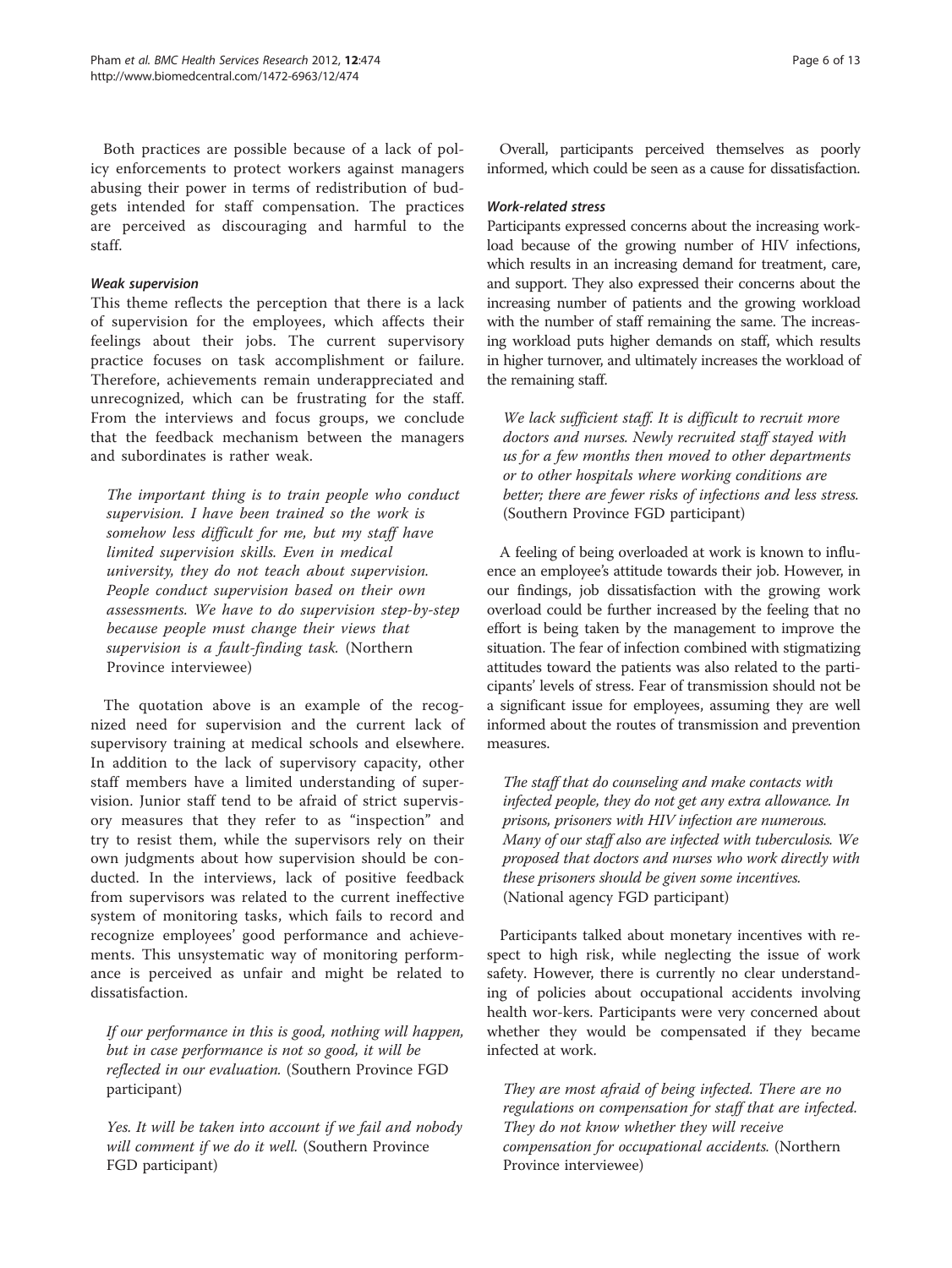## HIV-related stigma

One of the most important factors contributing to staff dissatisfaction was stigma.

Because of the concentrated pattern of the HIV epidemic in Vietnam, infected individuals are likely to be drug users and sex workers. These groups are highly stigmatized in Vietnamese society and have been referred to as "social evils" by the government. Some employees seem to share these attitudes and, therefore, resist direct contact with PLHIV whenever possible.

The biggest constraint is that staff may not want to have direct contacts with infected people, most of whom have relations with social evils. (National agency interviewee)

The combination of prejudice against PLHIV and the perceived high risk of infection are responsible for stigma among health workers. Work on HIV response is a stigmatized profession, and the stigma toward health workers originates primarily from attitudes toward the key at-risk populations. Furthermore, there is a great deal of prejudice from colleagues in other health domains.

Because of the prejudice toward PLHIV, there is also prejudice towards the health workers who care for them. I even said to our management that we treat patients and we are put in the same group with them. Doctors who are assigned to HIV treatment are also considered as lower grade than doctors in other departments. (Southern Province FGD participant)

Consequently, the attitudes of other employees and family members contribute to the stigmatization of health workers involved in HIV services.

# Factors causing satisfaction Training opportunities

Opportunity for training was a top reason for staff satisfaction. There are plenty of training opportunities; however, they are usually only available to midlevel staff at the provincial and central levels. The managers recognize the importance of training for staff and support them in using these opportunities.

HIV services have many activities and projects. It is a good place for young staff to try their capacities. It is obvious that their capacities improved a lot when working here. They have many opportunities for learning, both in the country and overseas. (National agency FGD participant)

However, training opportunities are unevenly distributed in the same way, as are fringe benefits. Staff in district and rural areas have few opportunities for development and training, which make those workplaces even less attractive.

The human resources for the whole sector need to be further enhanced. At the grassroots level, it is difficult to provide training, whereas working requirements are harder. Therefore, many doctors do not want to work at the grassroots level. (National agency interviewee)

#### Intrinsic motivation

This section describes which aspects of the participants' jobs they find motivating. First, the staff enjoy their work because of its humanitarian nature and their sympathy and willingness to help others.

Most people are dedicated to social development and human values, so they are happy to carry out these activities. (Southern Province FGD participant) And

After some time of working here, I also have found the work interesting. I feel sympathetic toward the patients, if you think of them as your relatives, you will have more sympathy. (Southern Province FGD participant)

# Meaningful tasks

The work on HIV care and treatment was related to higher morale and awareness of work quality. Participants clearly feel the importance of their work. They receive meaningful tasks and see that they can make an impact with their inputs. They feel responsible with high satisfaction from the work, and the earning of respect from others.

We love our job. We devote our efforts to work to gain effective outputs. Some international organizations have offered me jobs with good salaries, which would be great for my family, but these jobs cannot contribute as much as the current one. Here, my work will have broader influence. (National agency FGD participant)

#### Social recognition

Being awarded with titles such as "Best Employee" was considered important for several reasons. First, it is honorable to receive such recognition from the organization, as exemplified by a participant's views:

If they work well, the organization will give rewards, possibly in cash. There are also many honorable titles to be awarded, for example, Advanced Employee, or Best Employee. (National agency interviewee)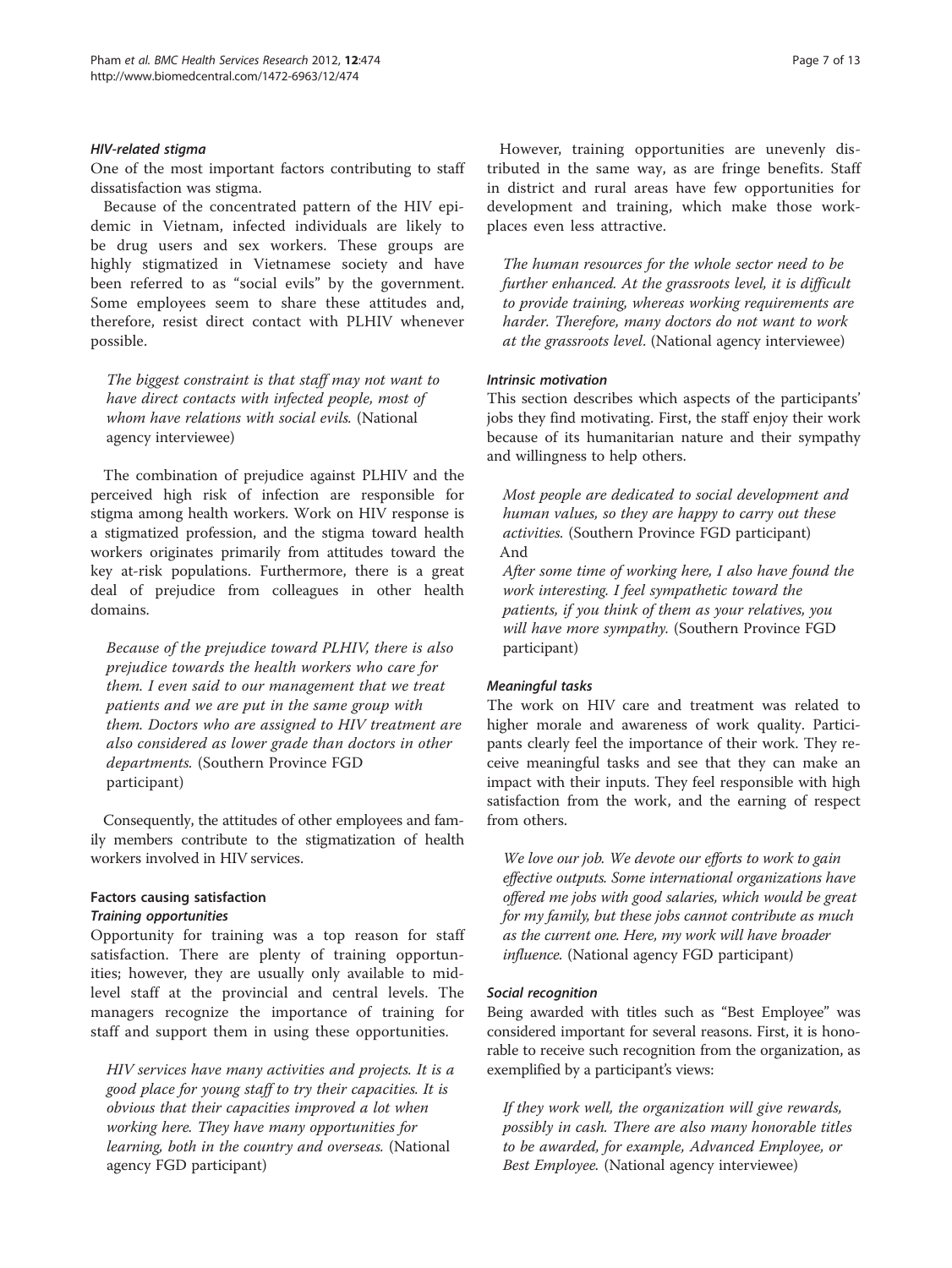#### Table 2 Themes of job satisfaction

| <b>Themes</b>               | <b>Categories</b>  | <b>Factors</b>                                                    |
|-----------------------------|--------------------|-------------------------------------------------------------------|
| Unsatisfactory compensation | Pay                | Unsatisfactory salaries                                           |
|                             |                    | Limited opportunities for additional income                       |
|                             | Fringe benefits    | Uneven distribution of fringe benefits                            |
|                             |                    | <b>Disincentives</b>                                              |
|                             |                    | Uneven distribution of training opportunities                     |
| Weak supervision            | Supervision        | Lack of positive feedback from supervisors                        |
|                             |                    | Lack of understanding of supervisory tools                        |
|                             |                    | Inadequate supervision measures                                   |
|                             | Contingent rewards | Annual staff appraisal and rewards: unfair, poorly implemented    |
|                             | Communication      | Outdated, inefficient ways of communicating                       |
| Work-related stress         | Nature of work     | Increasing workload                                               |
|                             |                    | Perceived risk of being infected through contact with PLHIV       |
| HIV-related stigma          | Nature of work     | Negative attitudes towards key populations at risk in society     |
|                             |                    | Stigmatization of PLHIV                                           |
|                             |                    | Stigmatization of professionals because of association with PLHIV |
| <b>Motivation factors</b>   | Nature of work     | Training opportunities                                            |
|                             | Fringe benefits    | Intrinsic motivation                                              |
|                             | Contingent rewards | Meaningful tasks                                                  |
|                             |                    | Social recognition                                                |

The titles can also be viewed as a positive experience for employees because they come along with a monetary reward as well as a demonstration of recognition from the management.

I myself am keen on this work because it is relevant to my expertise and interests. Many people work because of their love and responsibility to the work. In addition, your work is compensated and respected by the others. (Central Province interviewee)

The second reason why titles are perceived as important is that they provide the possibility to be recognized by the management, which might lead to a promotion. Overall, we conclude that participants value rewards such as monetary benefits and recognition from society. However, participants consider the system of monitoring employee performance—the basis of distributing awards —unfair. For job satisfaction, this means that rewards and recognition positively influence employees' attitudes towards their jobs. However, poor implementation of annual awards is a reason for dissatisfaction.

We generated five themes related to job satisfaction (Table 2).

# **Discussion**

We identified factors causing job satisfaction and dissatisfaction of HIV service health workers in Vietnam. Here we look at the relationships among these factors and compare them with theories of job satisfaction of Maslow, Herzberg, and Spector.

## Unsatisfactory compensation

A theme of unsatisfactory compensation emerged when discussing job dissatisfaction with the participants. This theme includes low salaries, limited additional incomegenerating opportunities, differences in pay between project staff and government payroll positions, and the uneven distribution of benefits. Pay plays an important role in job satisfaction theories. According to Herzberg, pay belongs to the hygiene factor group that does not provide positive satisfaction, but results in dissatisfaction when absent [\[16\]](#page-13-0). In Maslow's theory, pay helps individuals meet their physiological needs [[25](#page-13-0)]. Spector points out that the correlation between pay and job satisfaction tends to be surprisingly small, which suggests that pay itself is not a strong factor in job satisfaction; however, pay fairness can be a very important factor [\[6](#page-12-0)]. Similarly, a study by Songstad et al. of health workers in a rural district in Tanzania showed that unfairness in salary level, allocation of allowances, promotions, access to training, and upgrading reduced staff motivation, affecting their work performance [\[26\]](#page-13-0). The participants in the present study were concerned that people in the same job earned more money because they were involved in projects that were funded by international organizations.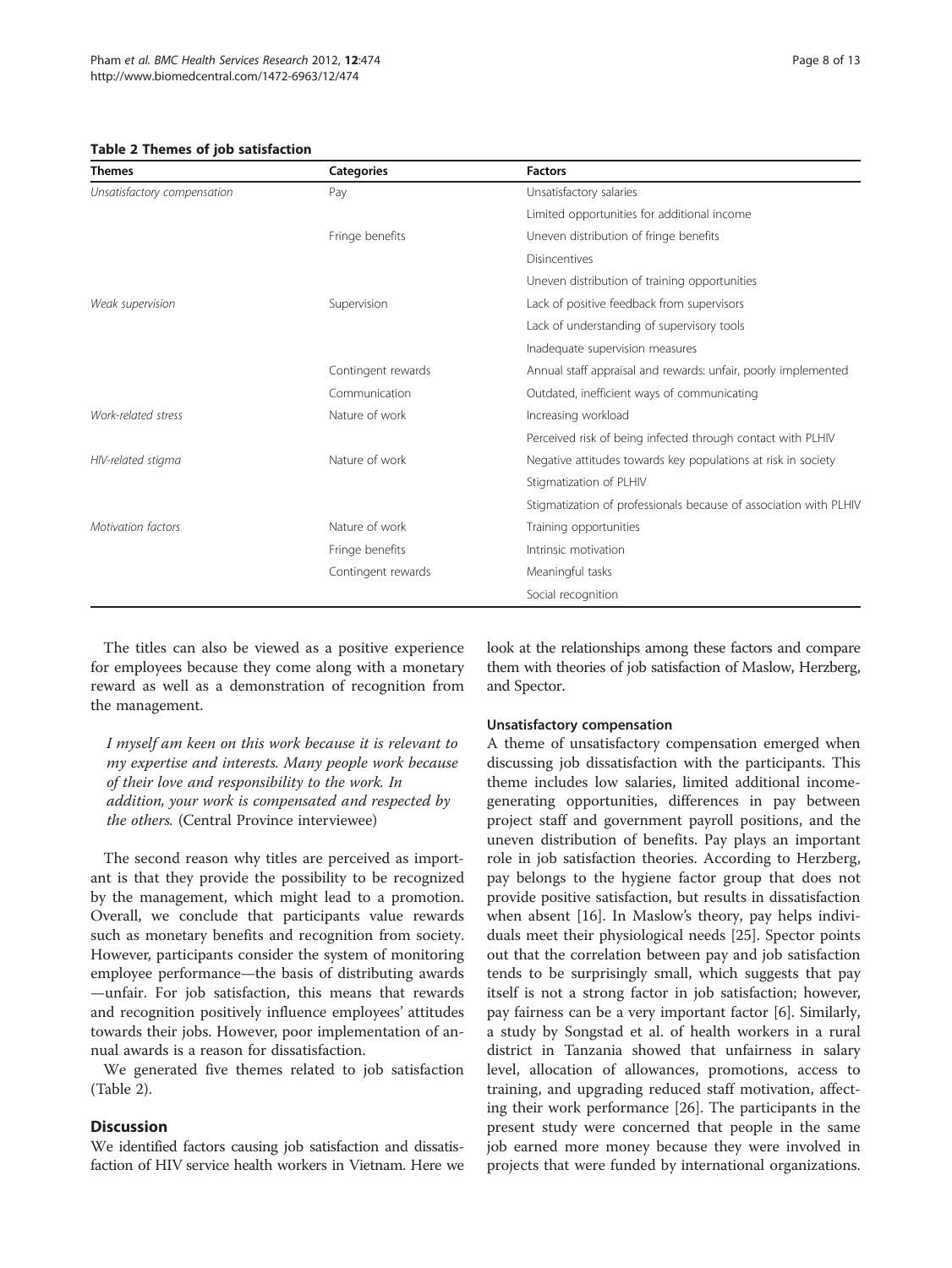Salary and benefits are taken for granted, but could be critical if they are not competitive with others' [[27\]](#page-13-0).

# Weak supervision

Participants mentioned dissatisfaction related to organizational factors, particularly the lack of positive feedback and poor rewards from supervisors. Furthermore, participants viewed supervision as an act of control. Feeling neglected by supervisors had a strong demotivating effect. Apart from more supervision, participants desired more instruction and needs-oriented supervision, which would provide direct and timely feedback. Herzberg argued that weak supervision can lead to dissatisfaction [[16](#page-13-0)]. Supervision is one of the factors in Spector's JSS [[6\]](#page-12-0). WHO strongly argues for good quality supervision, noting that "supervision that is supportive and helps to solve specific problems can improve performance, job satisfaction and motivation" [[1\]](#page-12-0).

# Work-related stress

Other studies have confirmed the findings that work on HIV services is stressful [[28-31](#page-13-0)]. The causes of stress are workload [\[28](#page-13-0)-[30\]](#page-13-0), fear of infection [\[31](#page-13-0)-[33\]](#page-13-0), dealing with drug users, and little support from colleagues [\[31,34](#page-13-0)]. Workload has been perceived by health workers as having both mental and physical aspects; e.g., the level of difficulty and the amount of work they must do [[6\]](#page-12-0). The increasing workload associated with the growing number of HIV cases was one of the major concerns of health workers in this study. Raviola et al. found that high workloads caused stress, low self-efficacy, fatigue, and frustration in staff [\[29](#page-13-0)]. Kalichman et al. [[35\]](#page-13-0) found that work-related stressors could be divided into workplacerelated and patient-care-related stress, the latter is responsible for most stressful events. Their study found that job stress originated from the demanding work of taking care of patients, but some parts of this stress were because of the fear of infection transmission and social stigma. This assumption is supported by previous studies that identified fear of transmission as a common stressor [[29-31,36\]](#page-13-0). Some participants in the present study mentioned HIV as a serious occupational hazard, while others recognized exposure to tuberculosis as a more potent threat. Previous studies have shown that "irrational fears" of contracting infections resulted in stress and higher perception of risk among health workers [[30,31\]](#page-13-0); however, this fear did not appear to result in compliance with safety measures [\[30](#page-13-0)]. In the present study participants mentioned, that fear of infection was an issue for young and inexperienced employees in particular, which was confirmed by another study based in Vietnam [[37\]](#page-13-0). Fear of infection has also been identified as the main factor contributing to the

'reluctance' of colleagues from other departments to collaborate with HIV service workers to provide care and treatment for PLHIV [[30,38,39\]](#page-13-0). Another study found that health workers did not have a regular supply of disposable gloves and antiretroviral drugs for post-accident treatment, which resulted in higher levels of stress [\[29](#page-13-0)]. With better access to preventive measures, health workers perceive themselves to be better protected and more comfortable at work [\[33](#page-13-0)]. Therefore, the WHO recommends comprehensive infection-control strategies and procedures including standard precautions [[40\]](#page-13-0). According to Maslow, safety is the second fundamental need after physiological needs and includes health and wellbeing [\[25](#page-13-0)]. According to Herzberg's theory, safety belongs to the hygiene factor group that does not provide positive satisfaction, but results in dissatisfaction when it is absent [[16](#page-13-0)]. Spector found that high job stress and burnout levels are associated with greater intention to leave a job [[6\]](#page-12-0). Stress can also result in behavioral reactions (e.g., quitting a job), physical reactions (e.g., hypertension), and psychological reactions (e.g., frustration) [\[6](#page-12-0)]. Li et al. provided evidence that institutional support is important to promote a positive psychological state and to prevent burnout and departure from the workforce [[33\]](#page-13-0).

# HIV-related stigma

UNAIDS defines HIV-related stigma as "a process of devaluation of people either living with or associated with HIV" [\[41\]](#page-13-0). Our study identified three different categories related to stigma based on the source and target of stigmatization: i) stigma toward key populations at risks in society, ii) stigmatization of patients with HIV-related illnesses, and iii) stigma experienced by health workers originating from society, colleagues, and families. The third category of stigma is recognized as "associated stigma" [\[42](#page-13-0)], or "perceived stigma" that includes both stigma health workers create and the stigma they experience as a result of their work [\[43\]](#page-13-0). Consistent with other studies, we show that health workers are influenced by common negative attitudes associated with drug users and sex workers [[30](#page-13-0),[44](#page-13-0),[45](#page-13-0)]. As part of society, health workers are understandably influenced by societal norms, attitudes [\[33](#page-13-0)], and prejudices [\[30\]](#page-13-0). Therefore, we conclude that stigma towards this profession has a negative impact on employees' perception of their work, and ultimately their job satisfaction. Several studies have highlighted considerable reluctance in significant proportions of health staff that would prefer not to work with HIV-positive patients if given the choice [\[30-32,46](#page-13-0)]. Fear of infection is a significant contributing factor to this reluctance [\[30](#page-13-0)-[32](#page-13-0),[45](#page-13-0)]. Similarly, other studies in Vietnam have found a reluctance to provide services [[36,37,45\]](#page-13-0). In the present study, "social evils" and HIV as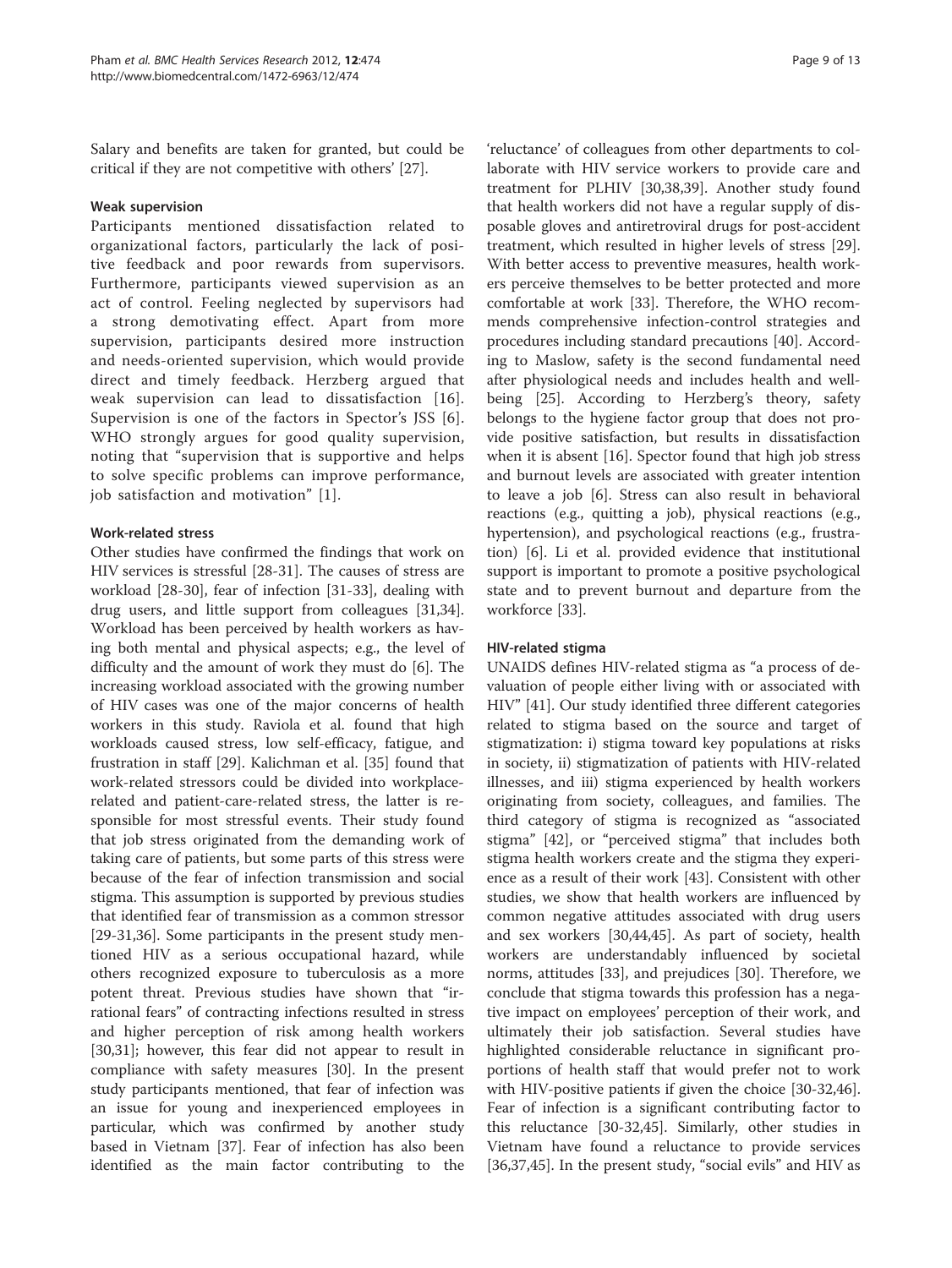a punishment for practicing socially unacceptable behaviors were attitudes that came up in the interviews and discussion groups. The "social evils" attitude is unique to the Vietnamese context and refers to sex work and drug use. "Social evils" and HIV have been closely related since the beginning of the epidemic because the main government priority was to reduce the spread of the infection by combating sex work and drug use [\[47\]](#page-13-0). In a study on stigma and discrimination toward HIV-positive patients in health facilities in Vietnam, Khuat et al. conceptualized, i) HIV fear-based stigma; i.e., fear of casual transmission and related stigmatizing attitudes led health workers to treat these patients differently, and ii) HIV value-based stigma because of negative values / social judgments and associations among HIV and certain behaviors and groups, such as sex workers and injection drug users. They show that fear-based combined with social stigma reduction intervention was more effective than an intervention primarily focused on fear alone [\[45\]](#page-13-0). Other studies have described similar attitudes [[36](#page-13-0),[44](#page-13-0),[46](#page-13-0)]. Therefore, we conclude that such attitudes are common in Vietnamese and other contexts and are shared by many other people, including health workers. Stigma has been found to have a significant negative influence on the level of job satisfaction [\[43,48](#page-13-0)]. A study in China showed that health workers who observed a higher level of discrimination against PLHIV in society were more likely to report being a victim of stigmatization and discrimination. This suggests that social norms and environment play an important role in forming these attitudes towards health workers. This finding also implies that stigma reduction is essential to promoting a higher quality of care [[33\]](#page-13-0). A study in five African countries identified perceived stigma as the strongest predictor of job dissatisfaction leading to nurses' intending to migrate to other countries [\[43](#page-13-0)]. Health workers in South Africa reported feeling a lack of professional respect, were labeled as incompetent by other (non-HIV) doctors, and lacked recognition from the public for the 'good and stressful job' that they do, thus "creating an impetus to leave the HIV work" [\[49](#page-13-0)]. Therefore, stigma may contribute to the health workforce shortage in HIV service organizations, which suggests that strategies are necessary to improve retention [[50\]](#page-13-0) and job satisfaction [\[43\]](#page-13-0). Job satisfaction is more commonly explained by factors such as salaries, working conditions, availability of supplies, and opportunities for advancement. The present study demonstrates that job dissatisfaction is partly due to stigma. The study suggests that stigma reduction among health workers and society as a whole will improve job satisfaction. Immediate actions could be the provision of more information; education and communication in mass media to improve the public image of HIV services, as well as

improvement of work safety, therefore making health workers working in the area feel that their work is valued and safe.

# Motivation factors

This study revealed some interesting findings regarding the nature of work within HIV service organizations, suggesting that this is potentially satisfying work. Participants were motivated to work in this area because of its humanitarian nature, their sympathy for others, their eagerness to help, and the encouragement they received from society. They were internally motivated to do this work because it brings them pleasure. This motivation is conceptualized as intrinsic motivation [\[12](#page-12-0)[-14](#page-13-0)]. Previous studies partially confirm this finding and add that positive feelings of health workers are related to their ability to help and care for stigmatized people [\[30](#page-13-0)]. These feelings reduce the negative effects of stress and burnout [[51\]](#page-13-0). Maslow argued that after the physiological and safety needs, it is necessary to obtain feelings of love and belonging [[25\]](#page-13-0).

We found that participants value contingent rewards such as appreciation and recognition from the organization and society. According to Herzberg, social recognition is one of the motivators that give people satisfaction [\[14,16\]](#page-13-0). Some studies have also attempted to identify the rewards that health workers receive in caring for PLHIV [\[30,51](#page-13-0)]. The positive outcomes reported by nurses included the ability to help, interactions with patients, and admiration for patients' courage [\[30](#page-13-0)]. Breault and Polifroni conducted interviews with nurses and identified the following rewarding outcomes: making patients comfortable, seeing a patient go home, and helping a patient die with dignity. They obtained satisfaction from providing what they believed was nonjudgmental care to stigmatized people [\[52](#page-13-0)]. Health workers in a study by Nashman et al. said that providing comfort and support was satisfying. Educating patients, staff, and others was also a major source of satisfaction and self-gratification (i.e., "knowing I am doing well") [[30\]](#page-13-0). Nurses interviewed by Reutter and Northcott said their work was enjoyable and worthwhile because of the relationships they developed with their patients [\[53](#page-13-0)]. Nurses also received feedbacks from patients and their families which assured that their work was valued [\[30\]](#page-13-0).

All participants in the present study mentioned training opportunities as an important motivator. Training enables health workers to aspire to more demanding duties and positions and to achieve their professional advancement goals. Participants also appreciate the annual rewards and positive feedback from supervisors. Titles such as "Best Employee" are viewed as positive experiences because they come along with monetary rewards and provide the possibility of promotion. This motivation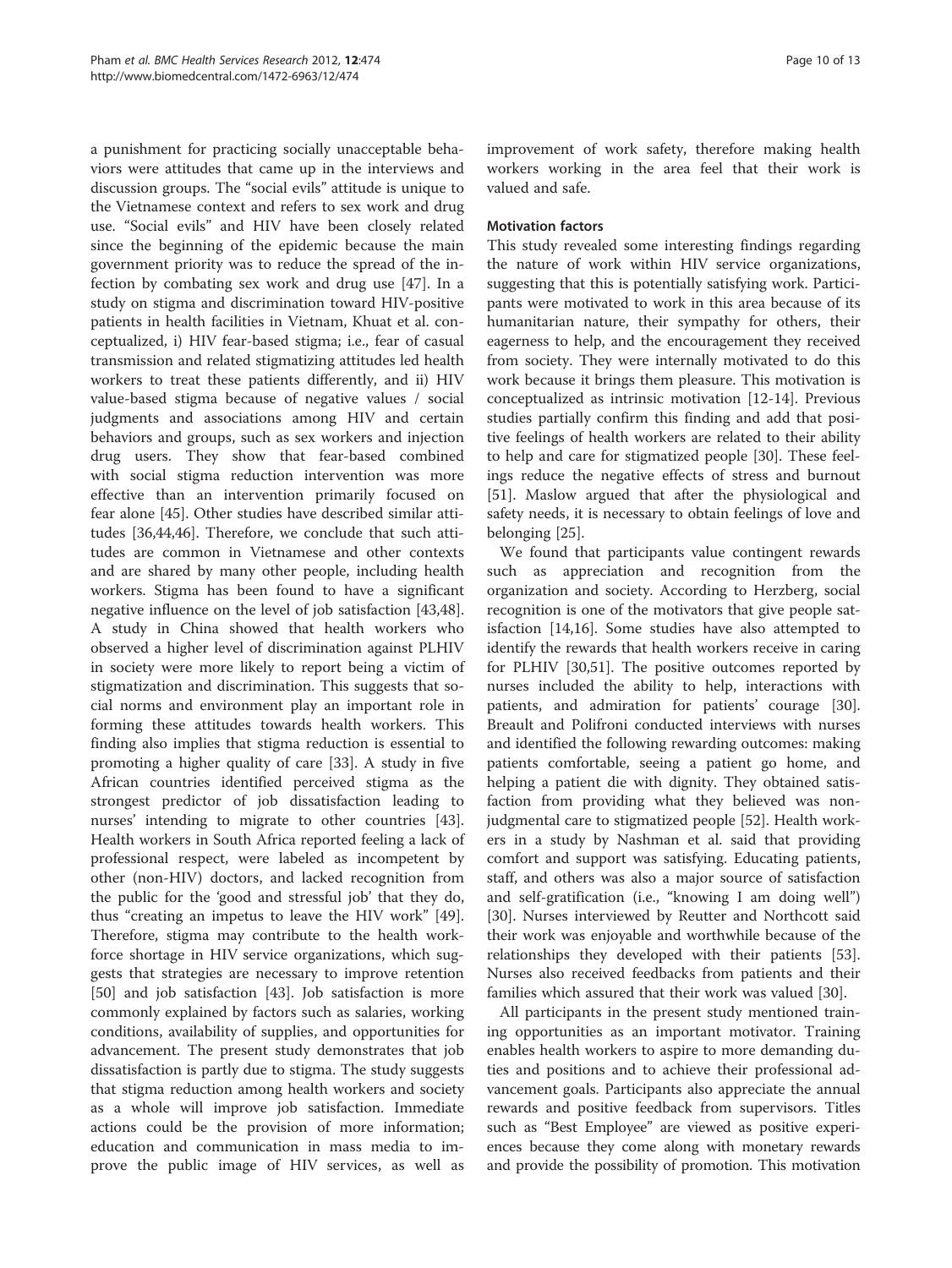is conceptualized as extrinsic motivation [[12](#page-12-0)-[14](#page-13-0)]. The study by Goetz et al. on job satisfaction with dentists in Germany showed that both intrinsic and extrinsic factors are important in determining the perception of job satisfaction, while the presence of internal-motivational factors such as opportunity to use abilities and recognition for work have the most positive impact on job satisfaction [[14](#page-13-0)]. This feeling of satisfaction is supported by concepts such as esteem, self-actualization, and self-transcendence in Maslow's theory [\[25\]](#page-13-0). Similarly, growth, learning, and advancement are considered motivators that lead to satisfaction in Herzberg's motivation-hygiene theory. Sicsic et al., examine the relationships between intrinsic and extrinsic motivators among French general practitioners in the pay-for-performance model. They reported the potential side effects of the model with the erosion of intrinsic motivation by extrinsic rewards [\[13\]](#page-12-0).

# Stigma as a main dissatisfaction factor

As a result of analysis, we identified themes that correspond to causes of employees' dissatisfaction in HIV services: poor compensation, lack of positive feedbacks and rewards from supervisors. Moreover, we were able to find factors previously not included in theoretical frameworks such as HIV-related stigma, work hazards (exposure to HIV and tuberculosis), work-related stress, and increasing workload because of the development of the HIV epidemic in Vietnam. Among these findings, it is hard to distinguish general working conditions in the health sector and those specific to work in HIV services. The study demonstrated the high value of training opportunities, but not equal access to those causing



dissatisfaction. Similarly, we found that compensation of health workers is insufficient to cover health workers' basic needs, although they do value permanent employment from income stability. Moreover, participants reported that annual awards seem to be an important reward. We were also able to identify some factors, which were not included in the list of theoretical categories based on Spector's JSS. These new factors that were later included in the adjusted model might be related to the context and setting of the study—work in public health facilities in Vietnam, the peculiarities of HIV services, or a combination of both. We found that HIV-related stigma is manifested as a resistance of health workers to have direct contact with PLHIV. We took into account the social role of the doctors in Vietnamese culture, which is a very respectful and honorable profession. We predicted that stigmatization of employees of HIV service organizations by association with PLHIV can have a very negative impact on the employees' views of their job and profession.

# Adjusted Spector's job satisfaction model

This study suggests an adjusted Spector's model of the job satisfaction of HIV service health workers in Vietnam (Figure 1).

Although presented separately in this model, the components are closely related to each other and often work together to influence employee job satisfaction. Each component could become a target for intervention. For example, actions could be taken to improve work safety and to mitigate stigma and discrimination in hospitals.

# Limitations

This study has limitations concerning the research design and sample. In terms of the design, this qualitative study could not provide an overall score of job satisfaction or the weight of each factor. The purposively selected sample was not necessarily representative of health workers in Vietnam. It is also important to note that the study participants might have used the interviews and focus group discussions as an opportunity to raise their concerns; therefore, data on the positive factors might have been less forthcoming than data on the negative factors.

# Conclusion

We found job satisfaction of HIV service health workers in Vietnam to be affected by poor compensation; lack of positive feedback and support from supervisors. Work within HIV service organizations might put unique demands on employees. We found that job satisfaction is influenced by stigma, some working conditions experienced as work hazards, high work-related stress, and increasing workload, which were not accounted for in the theoretical framework. We confirmed the relationship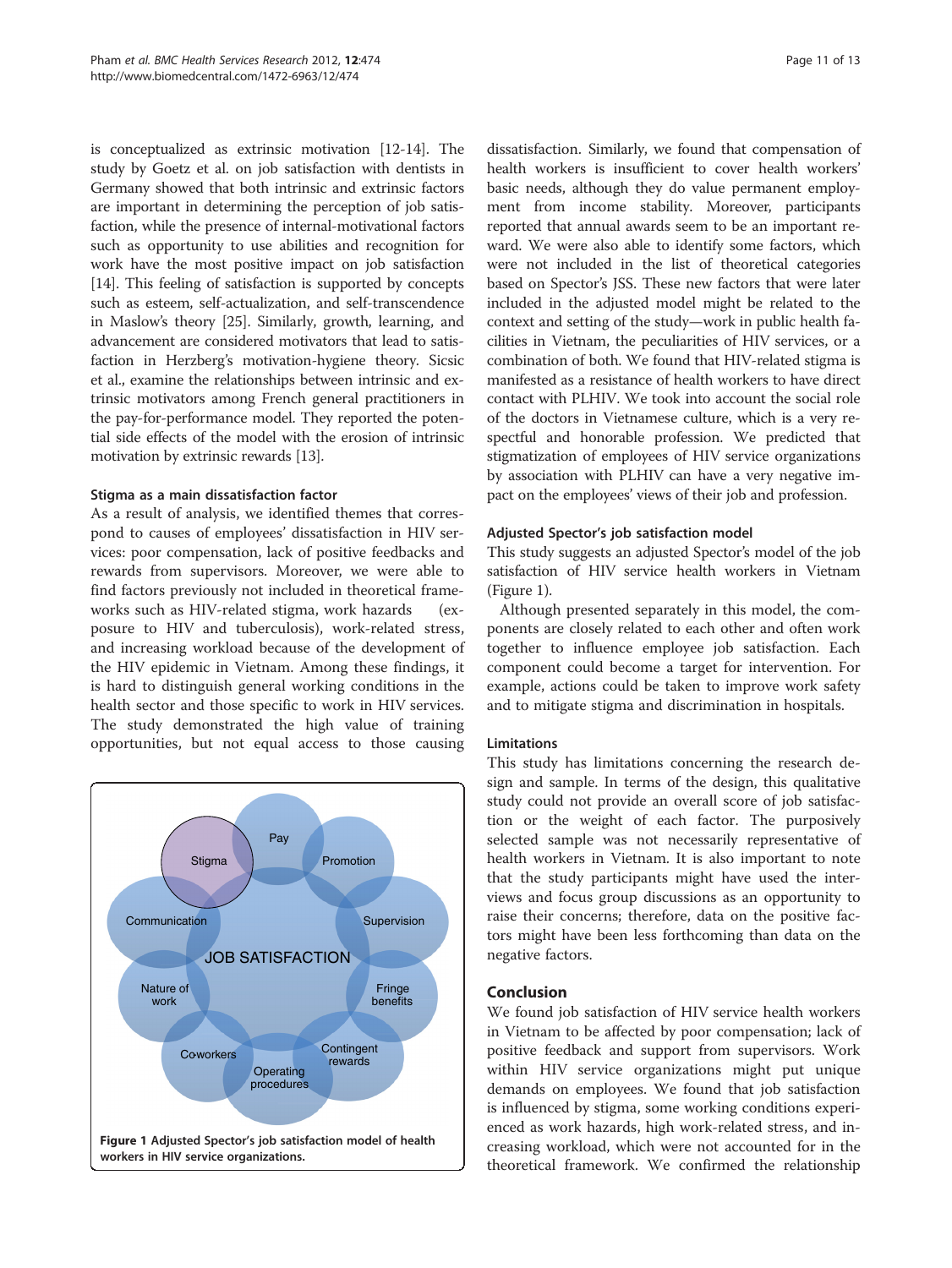<span id="page-12-0"></span>between stigmatization of PLHIV and stigma experienced by staff because of association with PLHIV from their families, colleagues, and society in general, and stigma impact on staff job satisfaction. We hypothesized that experiencing stigma results in additional workrelated stress, low self-esteem, poor views of their profession, and lower income. The work of caring and supporting patients with HIV-related illness was considered demanding in terms of high levels of stress. We suggest that manifestations of stigma, such as unrealistically high perceptions of occupational risk, result in higher levels of stress in staff. We show that high workloads are an important issue that needs to be resolved. Insufficient staffing needs to be addressed to maximize retention and increase job satisfaction.

# Implications for practice and further research

The study findings suggest there is a need to improve working conditions of health workers in HIV service organizations to ensure motivated human resources are in place to meet the growing demand for HIV services in Vietnam. The study findings regarding the influence of stigma on staff job satisfaction suggest the need for further study of how prevalent stigma is in health workers within the HIV response field and what the mechanisms of its influence are. In practice, stigma reduction interventions should be targeted at staff members, their families, and colleagues.

Management of organizations such as health departments, provincial HIV/AIDS control centres, hospitals, preventive health centres, and HIV service organizations at the central level should target their efforts to improving working conditions, primarily with regard to staffing levels and workload management, improving access and information about work safety, and preventing workrelated stress and poor outcomes in employees.

Opportunities for further research might include conducting longitudinal or interventional studies to investigate how changes in the factors discussed in this article influence job satisfaction.

#### Abbreviations

AIDS: Acquired Immunodeficiency Syndrome; FGD: Focus Group Discussion; FSW: Female Sex Workers; HIV: Human Immunodeficiency Virus; IDU: Injection Drug User; JSS: Job Satisfaction Survey; PLHIV: People Living with HIV; VAAC: Vietnam Administration of HIV/AIDS Control; UNAIDS: Joint United Nations Programme on HIV/AIDS; USAID: United States Agency for International Development; WHO: World Health Organization.

#### Competing interests

The authors declare that they have no competing interests.

#### Authors' contributions

PNH and AT conceptualized the study. DV designed the methodology for the Capacity Project on Assessment of Human Resources Needs for Management and Coordination of HIV/AIDS Prevention, Treatment, Care and Support Programs in Vietnam, which provided data for this study, and continued to be involved in manuscript writing. PNH, MP, ML, HTH, and DV

all contributed to data analysis and editing the manuscript. PNH and MP prepared the main manuscript. All authors read and approved the final manuscript.

#### Authors' information

PNH is a PhD student at Karolinska Institutet and is employed at WHO Vietnam. MP has a Master of Public Health degree and is employed at Karolinska Institutet. ML has a PhD in public health and is employed at Oxford University Clinical Research Unit in Hanoi, Vietnam. HTH has a PhD in public health and is a lecturer at Hanoi School of Public Health. DV has a PhD in anthropology and is employed at the Centre for Social Science and Global Health, University of Amsterdam. AT is a medical doctor, has a PhD in global health, and is employed as an associate professor at Karolinska Institutet.

#### Acknowledgements

This study used the data of the IntraHealth International -led Capacity Project Assessment of Human Resources Needs for Management and Coordination of HIV/AIDS Prevention, Treatment, Care and Support Programs in Vietnam funded by USAID in collaboration with the Vietnam Administration of HIV/ AIDS Control. We would like to acknowledge all the people who participated in the study. Special thanks to the research team of the Capacity Project: Ms Vivikka Molldrem (team leader), Dr. Daniel H. de Vries, Dr. Vu Ngoc Uyen, and Ms Amanda Tyrrell.

#### Author details

<sup>1</sup>Department of Public Health Sciences, Division of Global Health (IHCAR), Karolinska Institutet, Stockholm, Sweden. <sup>2</sup>Hanoi Medical University, Hanoi, Vietnam. <sup>3</sup>Oxford University Clinical Research Unit, Hanoi, Vietnam. <sup>4</sup>Hanoi School of Public Health, Hanoi, Vietnam. <sup>5</sup>Department of Anthropology & Sociology, University of Amsterdam, Amsterdam, The Netherlands.

#### Received: 20 May 2012 Accepted: 19 December 2012 Published: 21 December 2012

#### References

- World Health Organization: Working Together for Health. The World Health Report 2006. Geneva, Switzerland: World Health Organization; 2006.
- 2. Rajaraman D, Palmer N: Changing roles and responses of health care workers in HIV treatment and care. Trop Med Int Health 2008, 13(11):1357–1363.
- 3. Marchal B, De Brouwere V, Kegels G: Viewpoint: HIV/AIDS and the health workforce crisis: what are the next steps? Trop Med Int Health 2005, 10(4):300–304.
- 4. Barnighausen T, Bloom DE, Humair S: Human resources for treating HIV/ AIDS: needs, capacities, and gaps. AIDS Patient Care STDS 2007, 21(11):799–812.
- 5. Kurowski C, Wyss K, Abdulla S, Mills A: Scaling up priority health interventions in Tanzania: the human resources challenge. Health Policy Plan 2007, 22(3):113–127.
- 6. Spector PE: Job satisfaction: application, assessment, causes and consequences. Thousand Oaks: California SAGE Publications Ltd.; 1997.
- 7. Saari L, Judge TA: Employee attitudes and job satisfaction. Hum Resource Manage 2004, 43(4):395–407.
- 8. Wegge J, Schmidt K, Parkers C, Dick R: 'Taking a sickie': Job satisfaction and job involvement as interactive predictors of absenteeism in a public organization. J Occup Psychol 2005, 80:77-89.
- 9. Weiss H: Deconstructing job satisfaction separating evaluations, beliefs and effective experiences. Hum Resource Manage 2002, 12:173–194.
- 10. Cohen A, Golan R: Predicting absenteeism and turnover intentions by past absenteeism and work attitudes. Career Development International 2007, 12(5):416–432.
- 11. Dieleman M, Cuong PV, Anh LV, Martineau T: Identifying factors for job motivation of rural health workers in North Viet Nam. Hum Resour Health 2003, 1(1):10.
- 12. Vallerand JR, Bissonnette R: Intrinsic, extrinsic, and amotivational. Styles as predictors of behavior: A prospective study. J Pers 1992, 60(3):S191-S193.
- 13. Sicsic J, Le Vaillant M, Franc C: Intrinsic and extrinsic motivations in primary care: An explanatory study among French general practitioners. Health Policy 2012, 108(2–3):140–148.